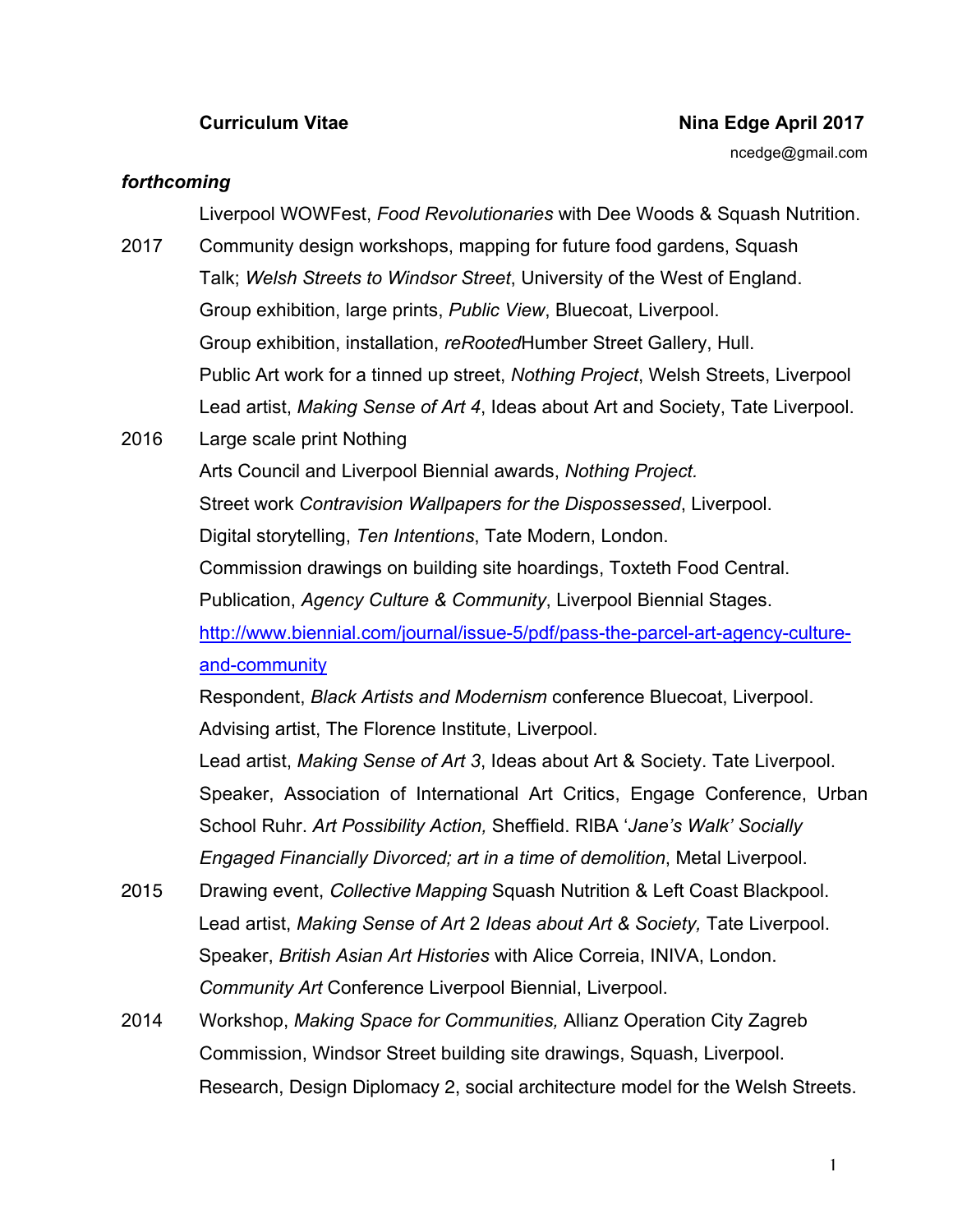Speaker, Liverpool Biennial, University of West of England, Liverpool University Planning and Architecture Schools, UNESCO & Tilberg Academy of Fine Arts,

2013 Performance *Habeas Corpus*, Architecture Assoc. & Jump Ship Rat, London. Commission Digital story telling system, *Ten Intentions,* FACT, Liverpool. http://www.10intentions.co.uk/

Keynote speaker, International Journal of Art & Design Education Chester Uni.

- 2012 Commission, kinetic light work, FACT, Princess Park GP surgery Liverpool. Research, *Design Diplomacy 1*, a social architecture model Welsh Streets. http://constructivewelshstreets.blogspot.co.uk/2012/ Street performance, *The Electric Slide*, with City of Liverpool College, Liverpool.
- 2011 Commission, *Golden Opportunity*, FACT & Bold Street traders, Liverpool. Live Art, *Double Dutch* with Liverpool Community College, Ropewalks. Group exhibition, *Democratic Promenade*, Bluecoat, Liverpool. Curator, *The Art of Influence*, Knowledge Lives Everywhere FACT Liverpool Speaker, symposium, *Art and Revolution*, FACT Liverpool. https://liverpooluniversitypress.co.uk/products/60063 Publication, Cultural Hi-Jack Liverpool University Press ed Tahir, Medlyn, Barry.
- 2010 Associate Artist, Cultural Leadership Programme, FACT Liverpool Exhibition & publication, *Do It Yourself Integrated Cities*, Liverpool Architectural Association. http://www.liverpoolarchitecture.com/File.ashx?id=10669 Chair, debate with Gary Younge, News from Nowhere Bookshop, Liverpool. Lectures, Liverpool John Moore's University, Liverpool University.
- 2009 Commission, *Growth Economy Games* at A *Climate for Change* FACT Liverpool Public Lectures, Planning School, Architecture School, Department of Sociology Social Policy and Criminology, University of Liverpool.
- 2008 Commission, game *Five Dimensional Everything*, *the Fifth Floor* Tate Liverpool. Group exhibition, *Next Up*, Bluecoat, Liverpool. Tour Guide, *Magical Mystery Bus Tour*, WERK, Tate & Liverpool University.
- 2007 Arts Council award, solo exhibition and seminar programme, *Terra 2* Site Gallery Liverpool Biennial, JMU. Live Intervention Turner Prize launch, Tate Liverpool. Commission, *Climate Changes Ahead* lorry livery print, Global Links, Lancaster.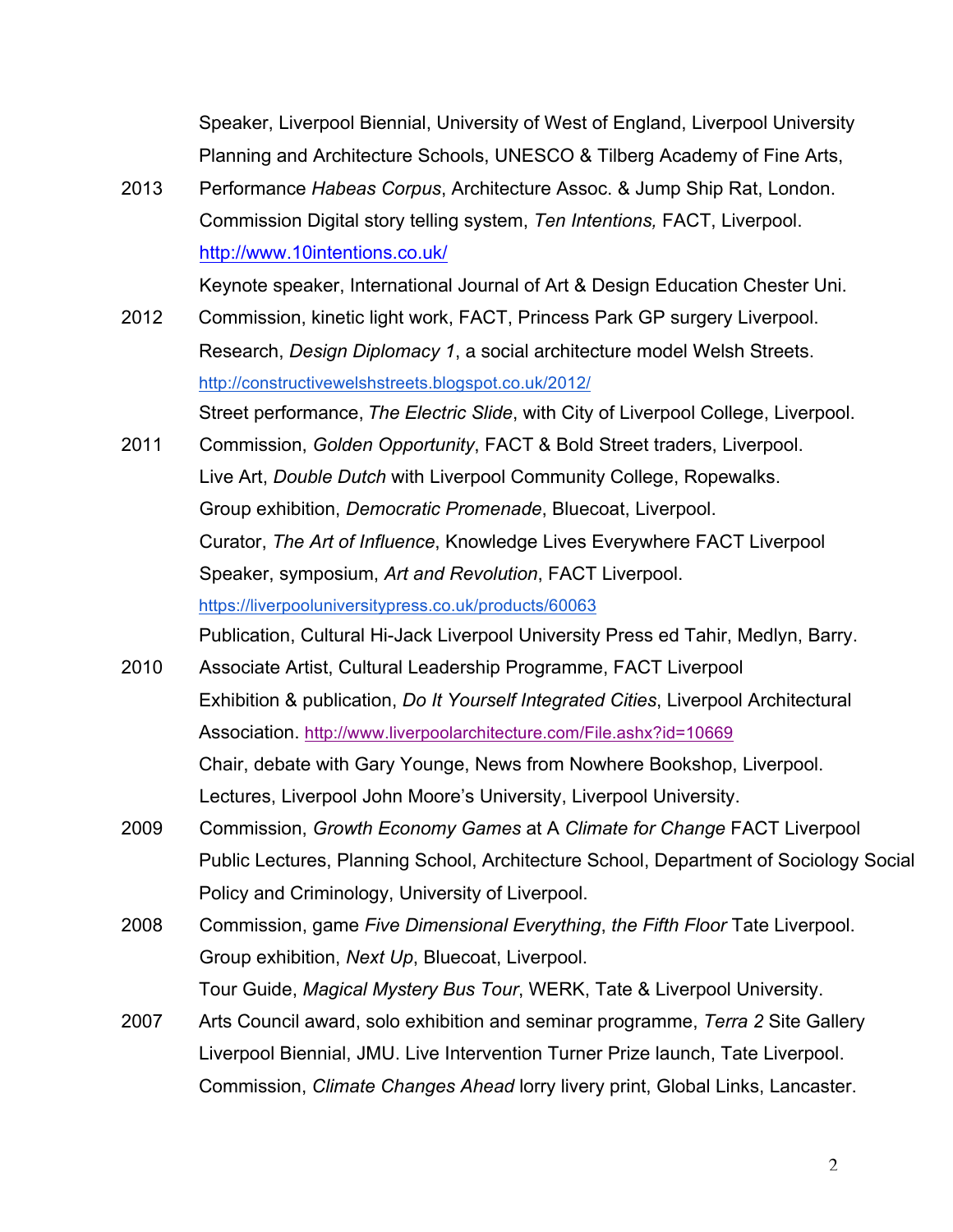Speaker, *City Breaks* Conference, Liverpool Biennial, Static Gallery. 2006 Group show textiles, *Mechanical Drawing* Manchester Metropolitan University *Nothing Is Private*, Liverpool Biennial Independents. 2005 Solo exhibition, *Terra*, textiles installation, City Gallery, Ashton Under Lynne. 2004 Acoustic Guide, *Secret History of Clay* exhibition, Tate Liverpool. 2003 Speaker, *Radical Textiles Symposium*, Manchester Met University. Public Art Commission, *Eye Glass,* Steel & glass, River Irwell Sculpture Trail. Artist in residence, textiles, Thameside College, Ashton-Under –Lynne. 2002 Commission, advertising hoardings, Liverpool Independent Biennial & Static Commission, window drawings for Lime at Manchester Royal Infirmary. 2001 Group Exhibition, textiles *A Sense of Occasion* Craftspace Touring Birmingham, Nottingham, Cheltenham, Stafford, Durham. Publication feature by John Brady, *Beyond Frontiers*, Saffron Press. 2000 Public Artwork, drawings Wildflower Centre, & Manchester Royal Infirmary. Commission, textiles installation *Dryline,* MDI, Leeds Liverpool Canal. 1999 Solo Exhibition, textiles, *Zero* The Rich Women of Zurich, London. Group show, *The Infinity Finder* with Moti Roti, South Bank Centre & UK tour. Solo Exhibition, sculpture & textiles, *Traceless,* Liverpool Biennial Independents. Performer, *Wigs Of Wonderment* with Moti Roti, Birmingham MAC, Union Chapel London & Kannonhallen, Copenhagen. Publications, Traceless reviewed in Public Art Journal vol 1 issue 3 1998 Commission, Live art, *The Multiplication Table* Uplands Allotments, Birmingham. Public Art Commission, steel, *Shoe Screens*, Royton, Oldham.

Speaker ISEA (International Symposium of Electronic Arts) Artist in residency, Hospital Arts ( Lime) Manchester Royal Infirmary. Live artwork with Visual Stress, *More Urban Vimbuza*, Liverpool.

- 1997 Public Artwork, steel *Flower Bed*, London Rd development Agency. Live commission*, The Observers Book of Independence* Modo Bar, Liverpool.
- 1996 Live artwork, chalk *Six Angels Of The Infrastructure*, New York Subway. Group exhibition, *Transforming The Crown*, Studio Museum in Harlem and Bronx Museum of the Arts, New York.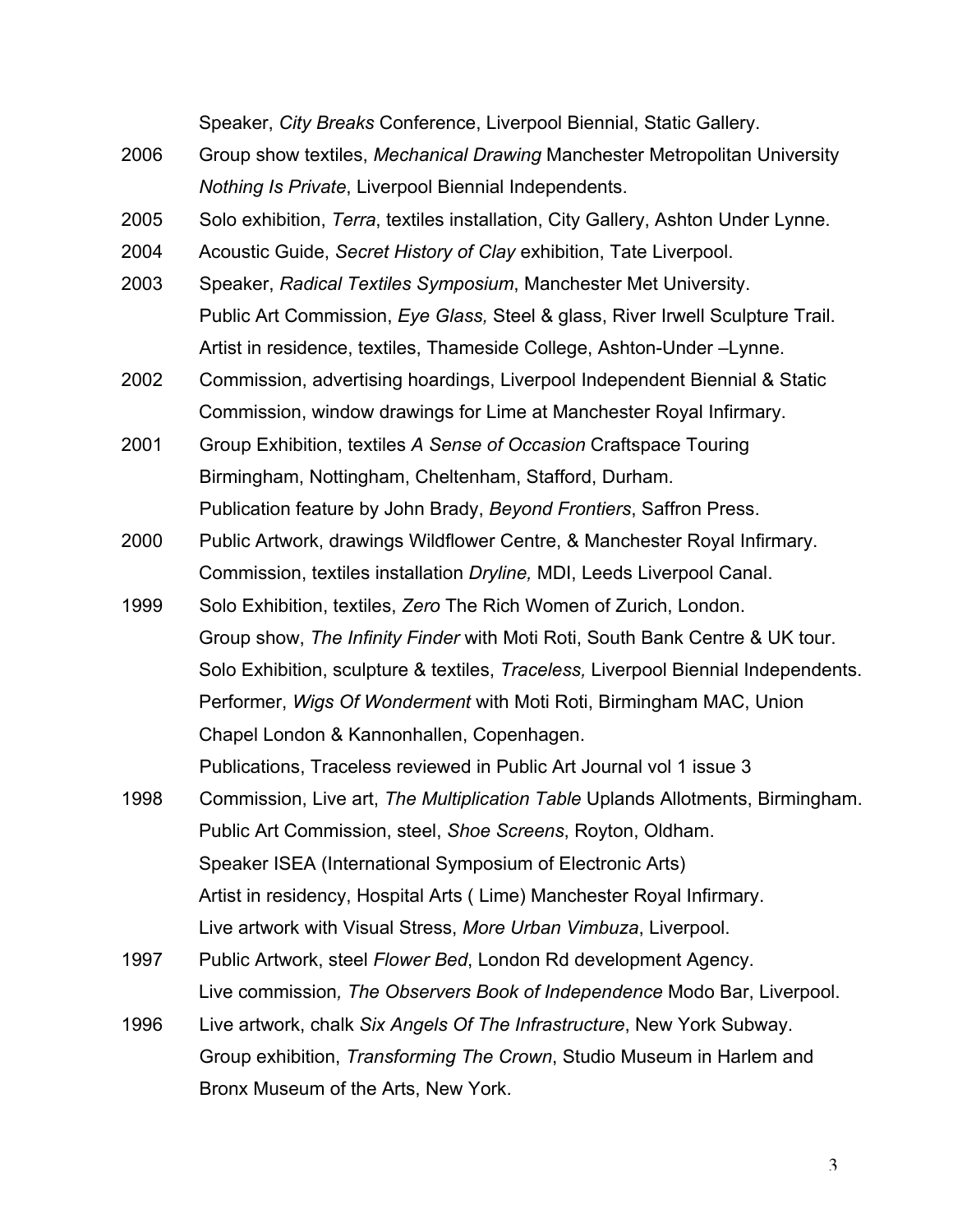Publications, Third Text, Vol 10 issue 34, *Eight Ways To Speak.*

- 1995 Live Art Commission, *Sold Down The River* Bluecoat Liverpool. Commission, installation, *Bonus Ball*, ICA London. Residency, WOMAD *The Fool Journeys,* Portsmouth Arts Centre & tour. Publications, *Mirage- Enigmas of Race Difference & Desire*, Lets Get it On ICA Art With People AN Publications, Edited Malcolm Dickson Speaker, *Talking Loud* ICA London, *Cross Currents Forum* Bluecoat Liverpool Visiting Lecturer, Sheffield Hallam University,
- 1994 Exhibition, installation, *Ethnic Cleansing* at Liverpool John Moore's University Exhibition, *Virtual Duality,* Bluecoat Liverpool Review Sean Cubitt, Art Monthly Publication, *Granular Synthesis*, Eikon Journal, Vienna.
- 1993 Performance, *Prontowipe Bulk Erazer* with Mike Stubbs, Projects UK, Newcastle Festival Hall , London Public Art, community consultation & concept design *West Close Garden*, Cardiff Henry Moore Sculpture Fellowship at Liverpool John Moore's University. Speaker & exhibitor, British Identity in Art, Weston College, Weston-Super-Mare Group exhibition, textiles and paper sculptures, *Money,* Visionfest Liverpool.
- 1992 Group exhibition, textiles, *The Painted Bride*, Philadelphia Group exhibition, Panchayat Crossing Black Waters, Leicester City Gallery & tour

Group exhibition and performances, *Trophies of Empire*, Ferens Gallery Hull, Arnolfini Bristol Bluecoat Liverpool and Wolverhampton.

Residency, Wilberforce House Museum, Hull.

Founder member & designer, Tigers Costume Club, Cardiff with Grifiths family. Solo exhibition, textiles, Cardiff Bay Arts Trust, Bute Street Gallery, Cardiff.

- 1991 Solo exhibition, *Split Ends,* The Pavilion, Leeds, Llanover Hall Cardiff. Designer maker, Moti Roti *Floating Costumes Flying Tombs* London & Bristol. Designer Maker with Keith Khan, *South Connections* Carnival Band, London. Group Exhibition, *The Circular Dance,* Arnolfini, Bristol, Stoke & Colchester.
- 1990 Group show, *Diverse Cultures*, Crafts Council Gallery, London